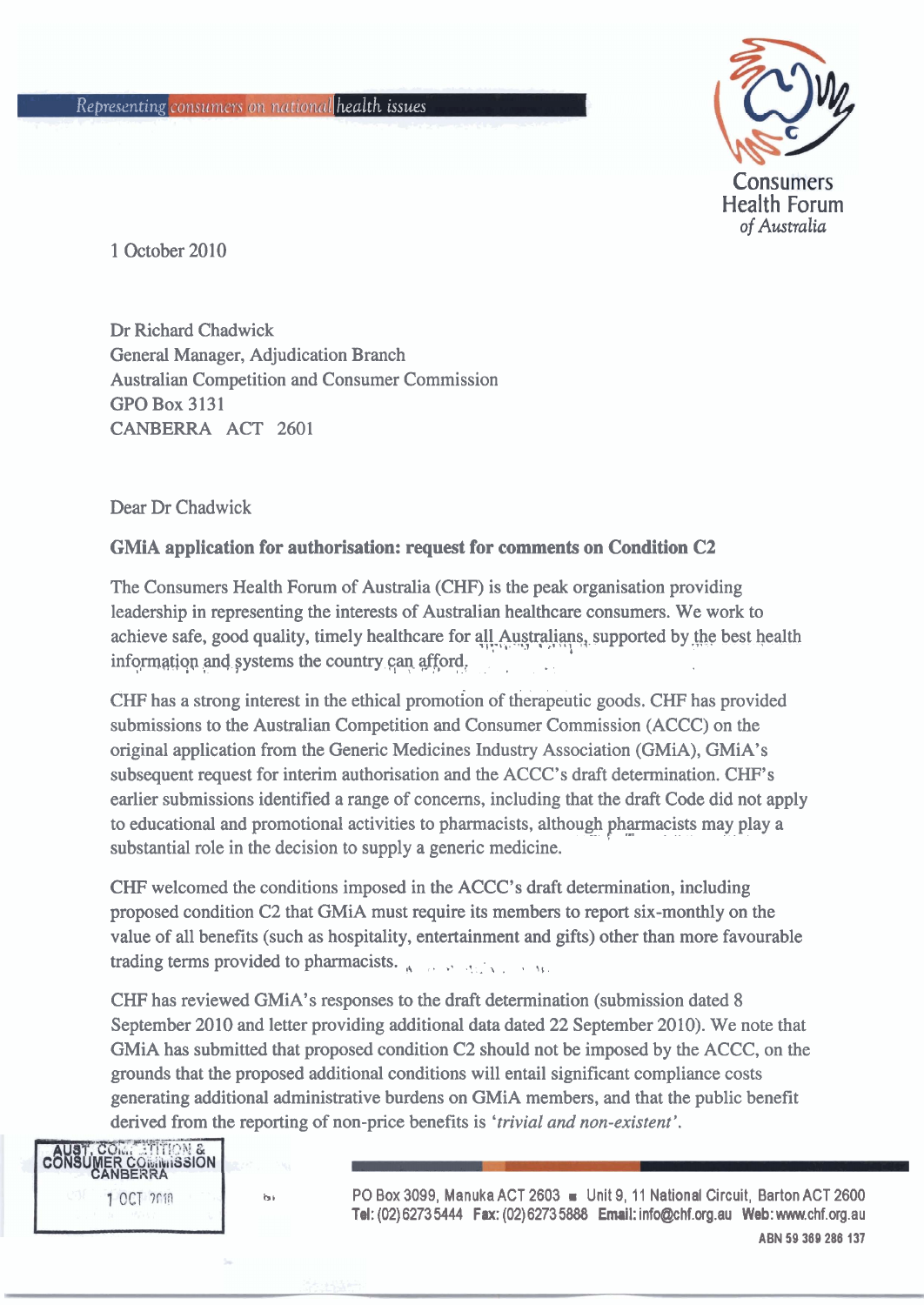CHF does not consider that GMiA has provided compelling arguments against the imposition of condition C2. Comments on some of GMiA's key arguments are provided below.

In its 8 September 2010 submission, GMiA argued:

*GMiA believes that pharmacists do not recommend a particular generic medicine to a patient solely because of a provision of an educational event or other non-price benefits, but rather the decision to select a particular brand is influenced by a range of factors.* 

.. **I** ., Given that GMiA is arguing against the imposition of conditions, CHF does not consider that it is sufficient to base this argument on a 'belief'. Rigorous, peer-reviewed evidence should form the basis for such an argument. Without such evidence, CHF is unable to support the removal of this condition.

In the same submission, GMiA argued that:

... *a broad obligation on generic suppliers to report on educational events and other non-price benefits to pharmacists will not provide the public with an accurate picture of why pharmacists recommend a particular generic to a patient. The public may gain the erroneous impression from the proposed reporting conditions that a particular educational event or non-price benefit* may *have influenced a pharmacist to recommend a particular generic medicine, when in actual fact there were a range of other factors which contributed to that decision.* 

Again, CHF does not consider that this is a compelling argument for not imposing condition C2. Pharmacists should be willing to discuss with consumers why they consider generic substitution is appropriate, and to explain what factors have led to that decision. Arguably, an unwillingness on behalf of industry to report non-price benefits may create a consumer perception of a lack of transparency of the relationship between pharmacists and the generic medicines industry, potentially causing a loss of confidence and trust.

GMiA has argued that compliance costs associated with condition C2 will be *'very significant'*, and further argues that 'In GMiA's view, the information which members will be *required to record and publish in order to comply with the second condition will be of limited value to consumers'* and *'...it is not appropriate to impose such a significant compliance costs on members of GMiA for a public benefit of limited value'.* **CHF** questions the basis on which GMiA makes the assertion that this information will be of 'limited value' to consumers. As far as CHF is aware, GMiA has not consulted with consumers to ascertain their views on the value of this information. CHF's position is that consumers will benefit from increased transparency in the relationship between the generic medicines industry and pharmacists.